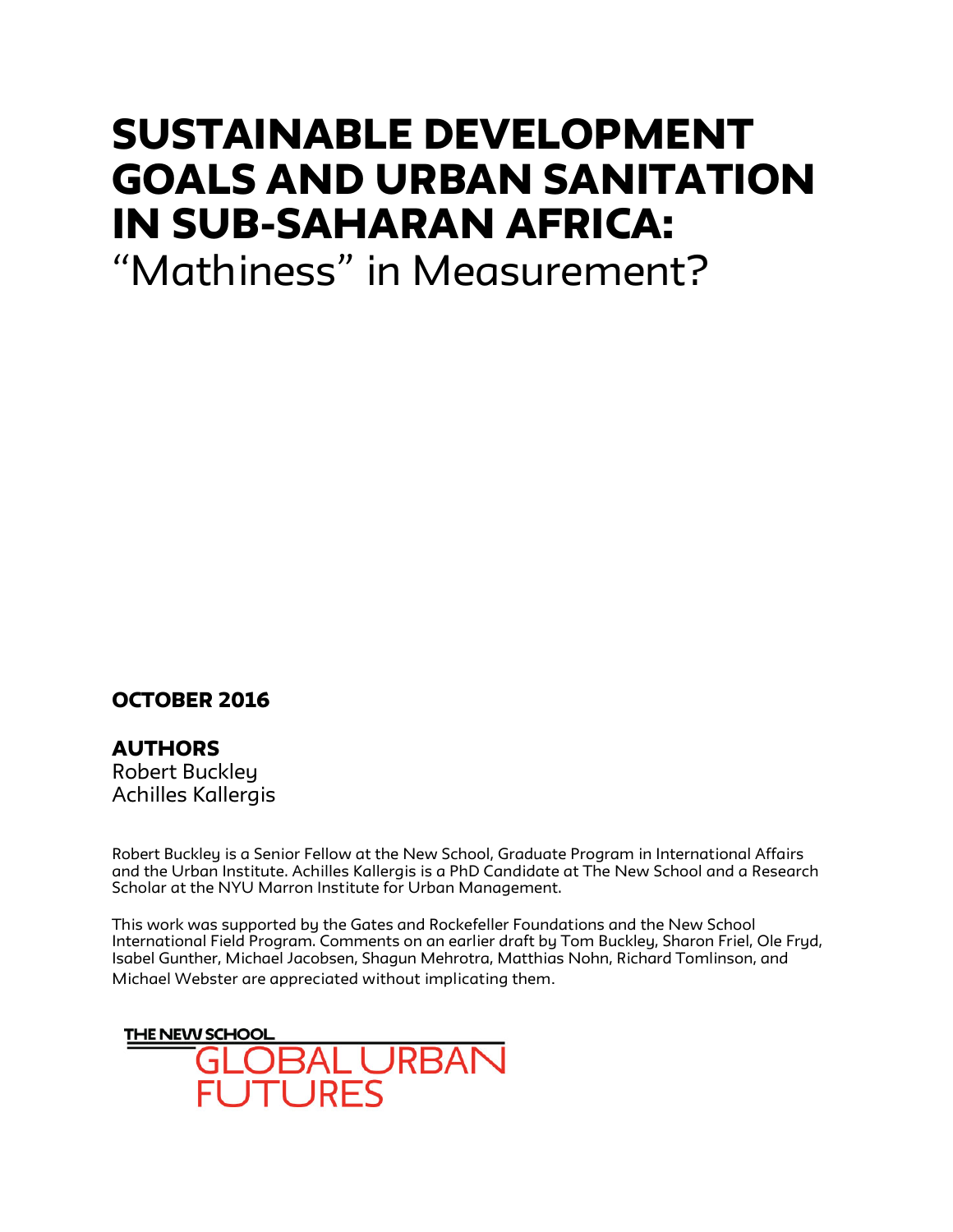## Abstract

Most urban residents in sub-Saharan Africa lack access to improved sanitation. More importantly, according to the measurement made for the Millennium Development Goals, (MDGs), over the past 25 years average conditions have improved slightly from a very low level. This almost complete lack of improvement occurred during a period when regional real per capita income increased by almost forty percent. As a result, given this apparent absence of response to income growth, it is not surprising that access to urban sanitation in the region has been among the worst performing MDGs. This paper shows that the method of measuring the urban sanitation component of the MDG, and, more importantly, its proposed successor in the Sustainable Development Goals (SDGs), does not accurately reveal whether progress is being made. Even more problematically, the current measure frames the goal in ways that direct resources away from investments with high benefit-cost ratios to approaches which fail cost-benefit tests. The current SDG measure exhorts rather than measures. That is, it is posed in terms of the political motivation for the goal rather than the costs of achieving greater accuracy. Consequently, as Romer says of such approaches: it will continue to "create incentives for participants to exaggerate disagreements…" rather than seek "a broadly shared consensus."

*Key words* - Sustainable Development Goals, sanitation, sub-Saharan Africa, data.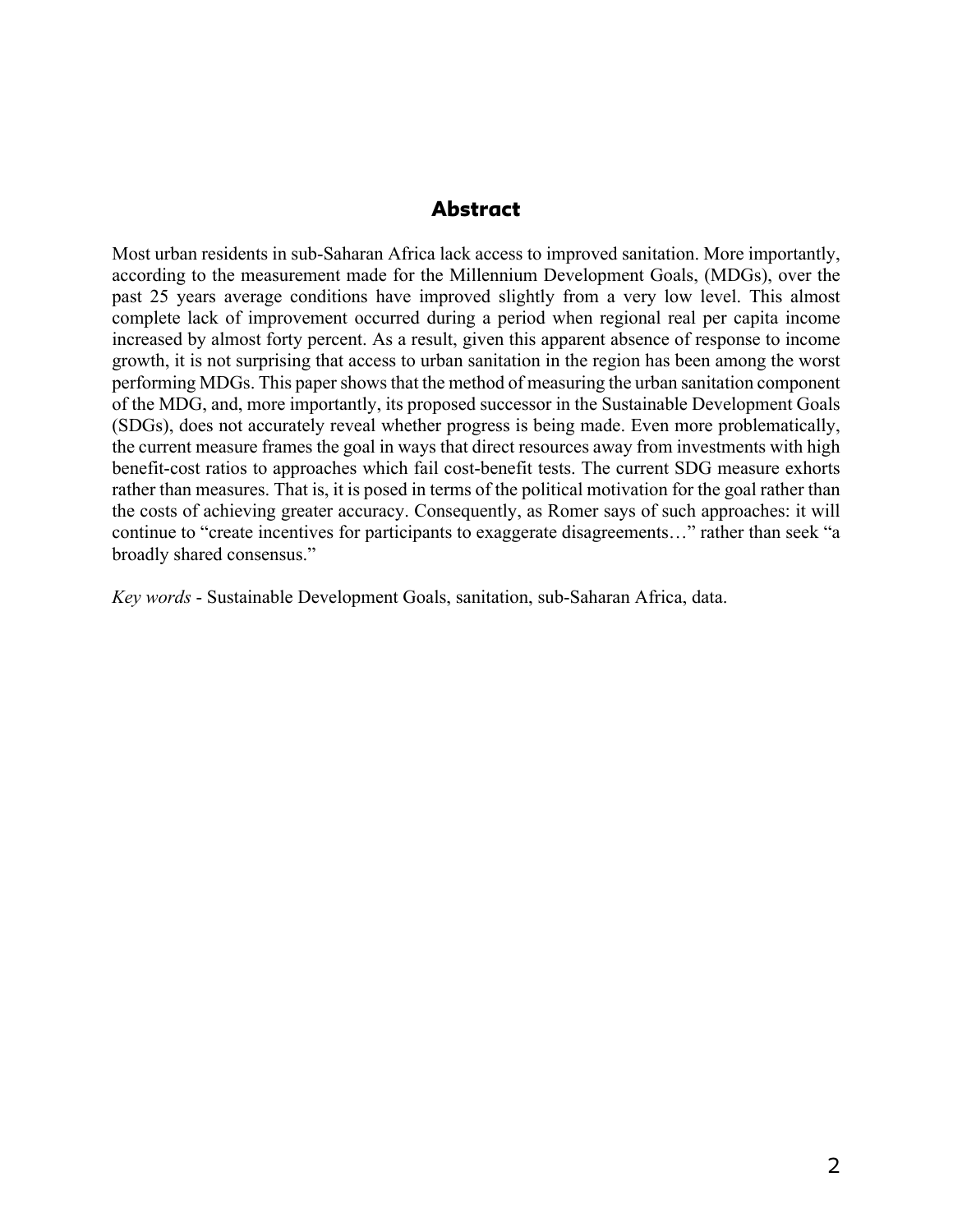## Introduction

According to UN Secretary General Ban Ki-Moon, "When tackling progress towards the Millennium Development Goals, (MDGs) sanitation stands out as one of the critical areas where we are falling way, way behind."<sup>1</sup> Indeed, contrary to the achievements of the MDG on water, the sanitation goal was markedly unsuccessful.<sup>2</sup> The lack of improvement seems particularly critical in urban sub-Saharan Africa (hereafter SSA), where levels of coverage, at 40 percent, are significantly lower than those of other developing regions, see Joint Monitoring Program JMP (2015a,) p. 76. Further, the one percent increase in SSA city dwellers with access to improved sanitation over the 25-year period of the MDGs may seem to represent modest progress, but, in fact, it implies an actual increase of more than 200 million people without access to improved sanitation in those cities JMP, (2015a). Thus, as can be inferred from Go and Quijada (2012), access to sanitation in urban SSA was among the worst performing MDGs.

If the measure of lack of improvement is right, the costs of this situation in terms of health, productivity, and loss of basic dignity are extraordinary. As is well known, a massive disease burden is associated with deficient hygiene, sanitation, and water supply, see among others, Prüss-Üstün, Bos, Gore, and Bartram (2008) and Bartram and Cairncross (2010). Importantly, this burden is not distributed evenly among regions with diarrhea being the leading cause of death

 $\frac{1}{1}$ <sup>1</sup>Secretary-General's remarks at the preparatory meeting for the International Year of Sanitation, New York, 2007.<br>Retrieved from http://www.un.org/sg/statements/index.asp?nid=2556. Accessed on the 12<sup>th</sup> of December 201

 $2$  The question of performance against the goals can take a number of forms. One useful metric of weak performance, as developed by Go and Quijada (2012), is how many countries fail to come close to achieving the goal. They show that access to improved sanitation was the target on which the largest number of countries missed by a significant amount. In SSA, rural sanitation improved but urban did not. Hence, by this standard, urban sanitation in SSA was the most poorly performing MDG.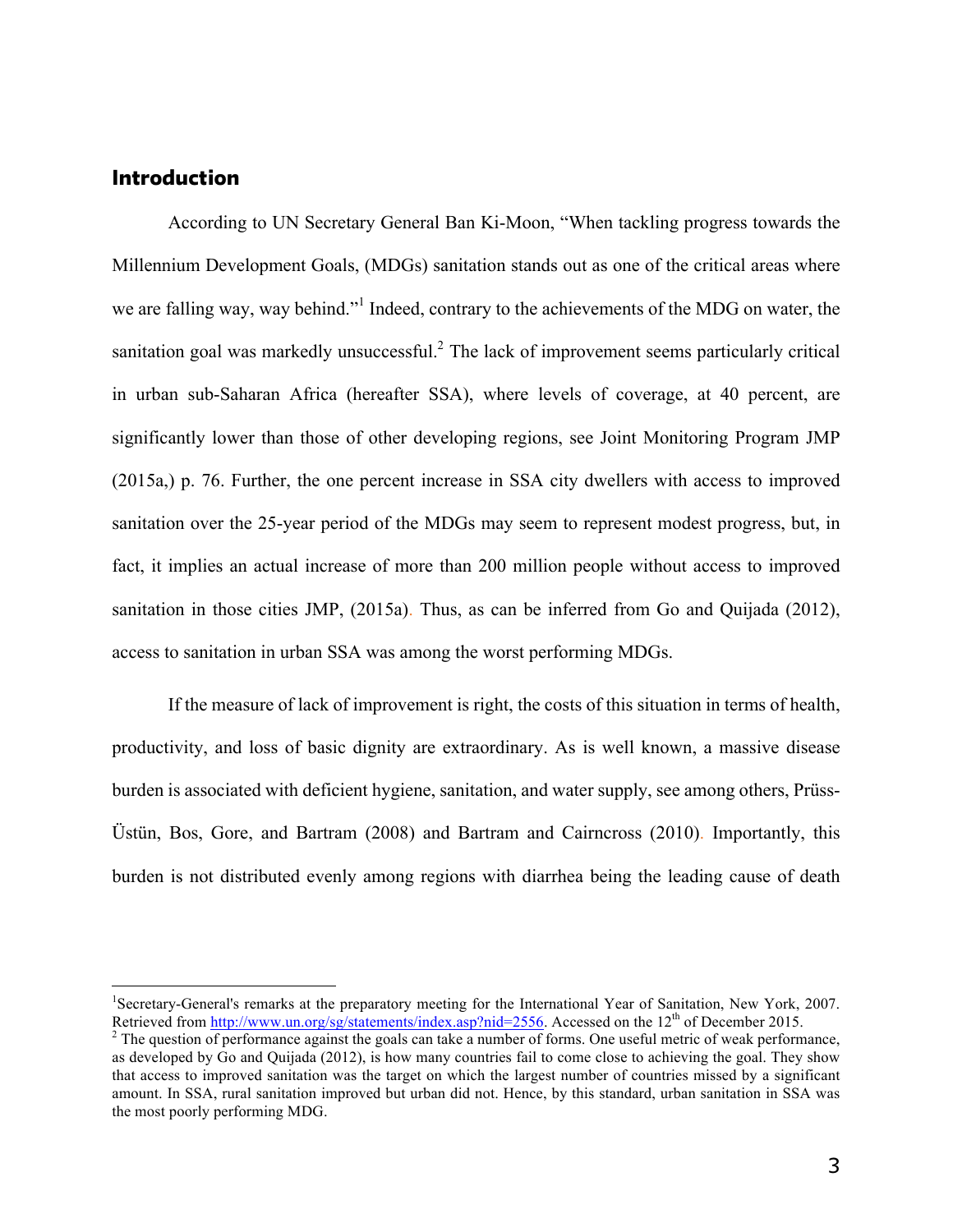among children under-five in sub-Saharan Africa, resulting in 19 percent of all deaths in this age group Black et al. (2010); the majority of these cases being attributed to inadequate sanitation.<sup>3</sup>

What appears to be even more worrisome is that the lack of improvement in urban SSA's sanitation occurs despite significant increases in per capita income. For instance, over the 1990 to 2015 period, average real GDP per capita in SSA increased by almost 40 percent.<sup>4</sup> During the same period, urban sanitation conditions deteriorated significantly even in places with significant increases in per capita income. Indeed, on one of the most basic measures of improvement, open defecation, the revised JMP estimates indicate that the number of urban residents relying on this method increased by 16 million between 1990 and 2015.<sup>5</sup>

What causes this seeming lack of improvement in  $SSA$ <sup>6</sup> Was it the performance itself or the measurement of the performance that caused the poor performance? The new approach to measurement embodied in the Sustainable Development Goal (SDG) for urban sanitation makes a number of improvements. In particular, according to a recent report (JMP (2015b), the program convened a working group to consider revising its definition to consider some types of shared facilities.<sup>7</sup> However, the JMP (2015b) summary of that meeting indicates that the recommendation of the working group to consider as improved facilities shared by a limited number of users was rejected**.** Instead, JMP called for a continuation of the approach to measurement used in the MDG.

<sup>&</sup>lt;sup>3</sup> The focus on diarrhea underestimates the disease burden caused by inadequate water and sanitation. The health impacts of inadequate sanitation extend far beyond diarrhea to include many other important diseases. See among others, Hunter, MacDonald, and Carter (2010).<br>
<sup>4</sup> http://data.worldbank.org/indicator/NY.GDP.PCAP.PP.KD; August 2016.<br>
<sup>5</sup> The open defecation figures are computed from JMP (2015), Annex 3.

<sup>&</sup>lt;sup>6</sup> We recognize at the outset that focusing on the performance of African cities is a contrivance in a region as diverse and complicated as Africa. Nevertheless, given the regional and sectorial breakdowns in the MDGs, and SDGs, we believe this aggregation may be useful.

 $^7$  A key feature of the JMP definition of sanitation defined as "improved" depends upon whether it is used by only one household. A flush or pour flush toilet or latrine connected to a piped sewer system or septic system, a simple pit latrine with a slab, a ventilated improved pit latrine (VIP) or a composting toilet used by only one household is considered "improved." Any other flush or pour-flush latrine, open pit latrine, bucket latrine, hanging latrine or open defecation, or any type of latrine shared by more than one household is considered "unimproved."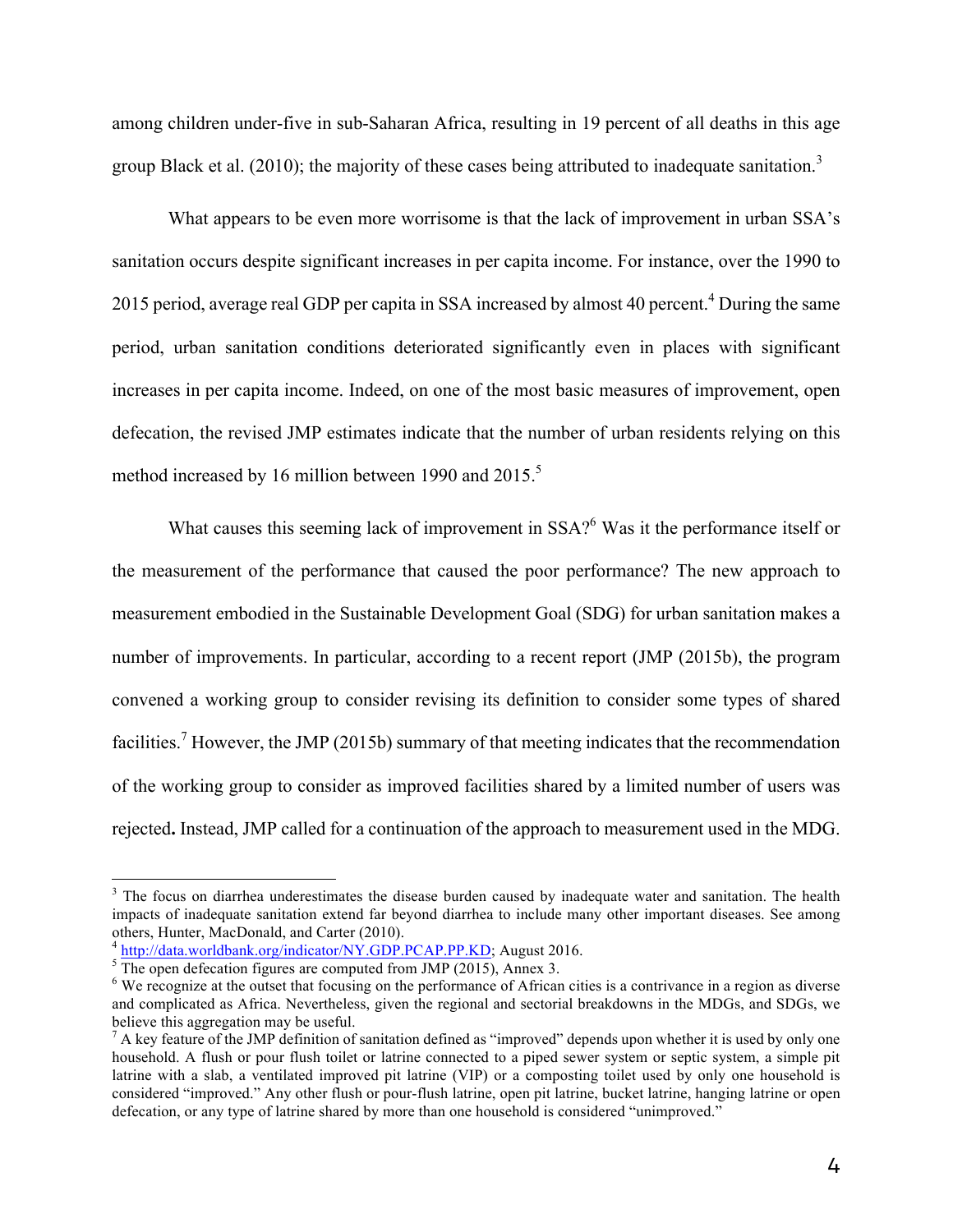That measure focused on the provision of individual units as a basis for access to improved sanitation.<sup>8</sup> As a result, shared facilities, such as those used by more than one-third of SSA's urban residents, continue to be considered as unimproved, see JMP (2015b).

In our view, this focus on the provision of individual family units in SSA is an example of misplaced concreteness: it uses more easily collected data which, unfortunately, have little to do conditions. Like Romer's (2015) criticism of some of the models used in growth theory, the measure is like the well-known aphorism which describes economics as "precise but irrelevant," see Davidson (1984). Indeed, we argue that the measure has the same basic characteristic that Romer (2015) ascribes to some economic model building.

"The style that I am calling mathiness lets academic politics masquerade as science. Like mathematical theory, mathiness uses a mixture of words and symbols, but instead of making tight links, it leaves ample room for slippage between statements … between statements with theoretical as opposed to empirical content. p. 89

and he suggests that this approach could lead to:

"Presenting a model [will be] like doing a card trick. Everybody knows that there will be some sleight of hand. There is no intent to deceive because no one takes it seriously. Perhaps our … norms will soon be like those in professional magic; it will be impolite, …, to reveal how someone's trick works." p.93.

That is, our main argument is that the WHO/UNICEF Joint Monitoring Program (JMP)

approach to measurement and monitoring of urban sanitation conditions in SSA suffers from a similar form of mathiness. While a number of studies have criticized various aspects of the estimates made by the JMP, see the review by UN Habitat (2013), our criticism is more fundamental. It is that the exhortative rationale for their approach is like the "academic politics" that Romer argues may be behind the mathiness approach to growth theory. Once again like some growth theory, their rationale for the measure's construction results creates a slippage between the

<sup>&</sup>lt;sup>8</sup> There are numerous ways to "share" a toilet facility. To be clear, JMP rejected a policy that would have included sanitation as "improved" if the facility otherwise meets the definition of improved sanitation and is shared among no more than five families known to each other.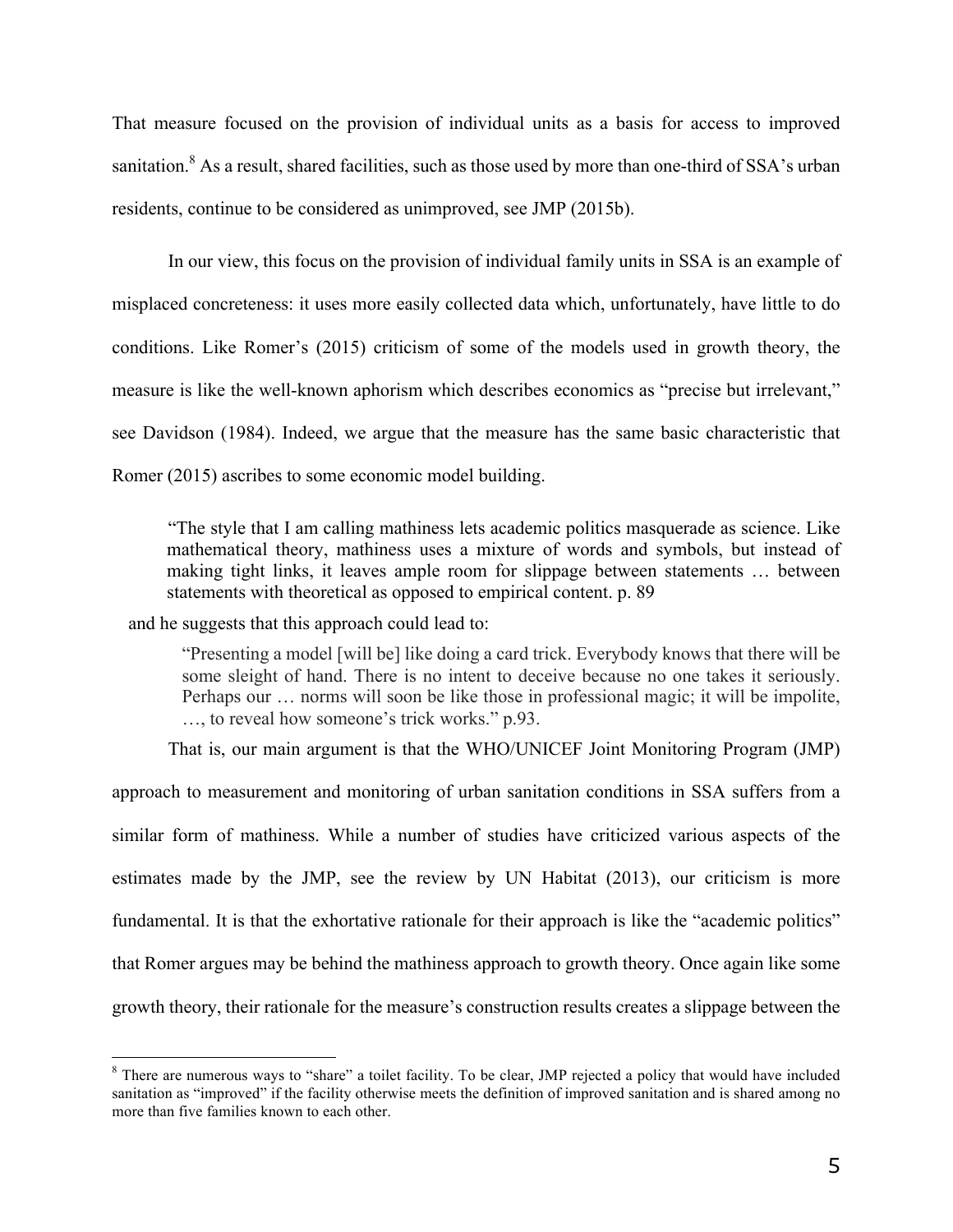concept they are measuring and empirical content that is so large that the measures are not taken seriously. Indeed, as we will show, rather than providing possible insights into what works, the measure may well lead to investments in more expensive technologies that fail cost-benefit studies, instead of those that can afford significant benefits.

In short, while as JMP's argument (2012) for not changing their approach during the MDG period may have been understandable in the context of a looming end to MDG measurement period, this is no longer the case. The SDGs are designed to measure progress over the next 15 years. We are concerned that the continued reliance on the current methodology will continue to provide little guidance as to the actual sanitation conditions, and that reliance on the current SDG for urban sanitation will continue to frame the issue in unproductive ways.

The paper is structured as follows: the first section illustrates how some of the difficulties involved in measuring access to improved sanitation in cities. A second section demonstrates both the kinds of inaccuracies that arise with the current approach and the apparent lack of concern with what appear to be obvious errors. It then examines the levels of improved urban sanitation in SSA countries and discusses the problems posed by both the exhortative and risk-averse rationales JMP gives for its definition. Section two concludes by showing how the JMP measure encourages investments that fail cost-benefit tests. A final section concludes. It recognizes that a measurement approach that seeks consensus in a disinterested, scientific way will almost certainly require additional resources. But without such a shift in orientation, the SDG sanitation goal will detract from rather than contribute to the objective of achieving the goal of sustainable development.

## I. The MDG Measurement Problem.

JMP's *Technical Task Force Report* (2010) and subsequent Working Group Report (2015b) both argue they do not consider any shared facilities as improved because of the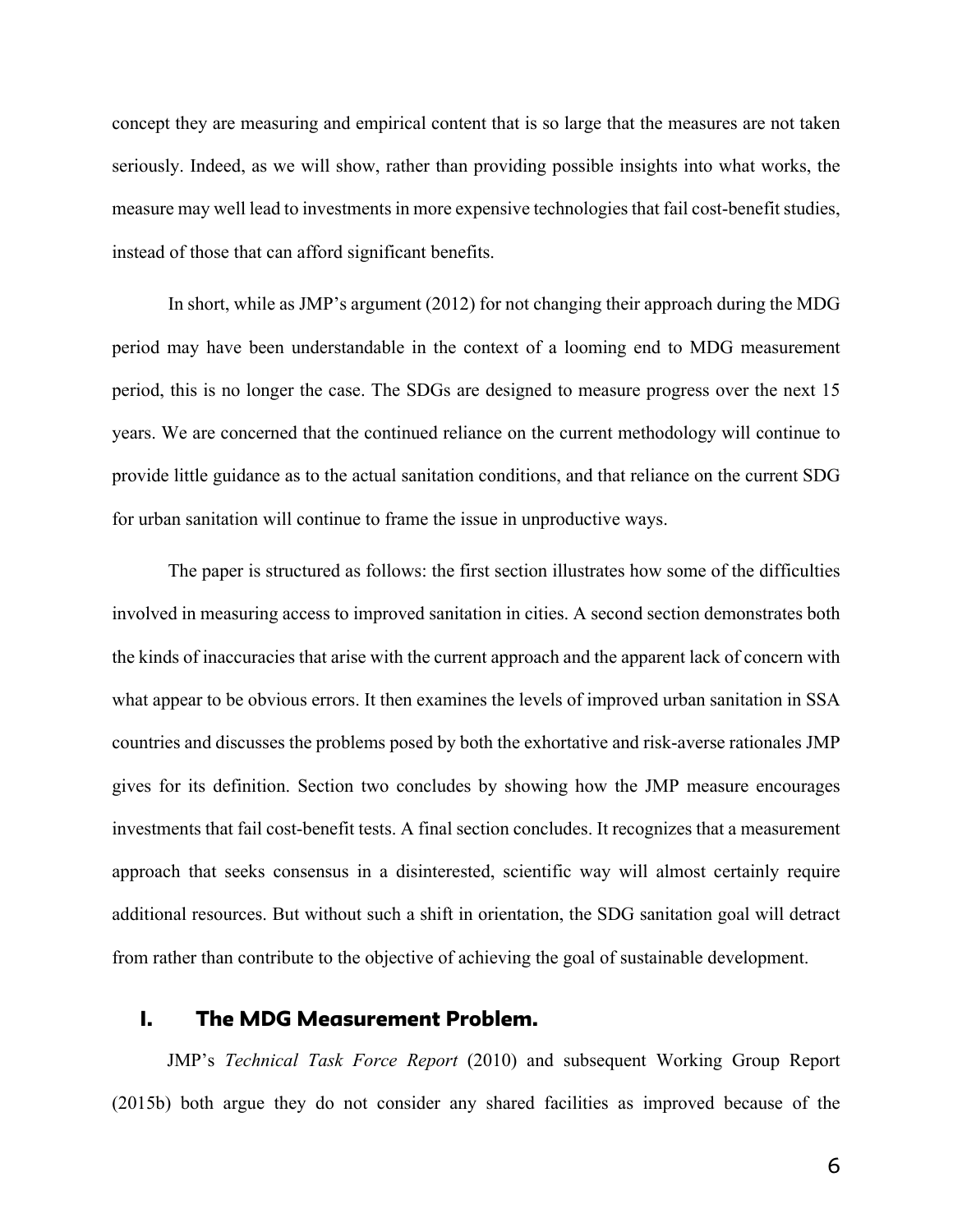complications and the costs of data gathering for shared and public facilities, and the inconsistencies they have found in estimates of the amount of shared facilities. In the end, their proposed approach focuses on data known to be more easily measurable – those of individual units. But, this focus on individual family excludes the 34 to 40 percent of the urban SSA units that are now shared.<sup>9</sup>

Perhaps the main problem with the current measure is that it sets the quality bar too high. For example, while the shared facilities do not offer the same quality of service as individual family units, many of them are indeed sanitary but do not count as improved. For example, Gunther et al. (2012) found that 80 percent of facilities in Kampala's slums which were shared by four or fewer families were thought to be sanitary. Similarly, the South African General Household Survey (2015) indicates that 75 percent of users of shared facilities found them to be sanitary, while in Tanzania, according to Jenkins et al. (2014), shared facilities were often more sanitary than individual units. It is clear, then, as demonstrated by Heijnen et al. (2014b) and Fuller et al. (2015), that there is considerable heterogeneity across places. As a result, there is no simple way to use the JMP estimated indicator of "improved + shared facilities" to solve this shortcoming, even if appears that a significant share of shared facilities, particularly in smaller groups, provide access to improved sanitation.

At the end of the day, however, heterogeneity across service levels does not imply that the quality of service offered by shared facilities is likely to be as high as it is with individual units. For example, Heijnen et al.'s (2014a) meta-analysis of the effects of shared facilities on the health outcomes of users suggests that the likelihood of illnesses, particularly diarrhea, is greater for users

<sup>-&</sup>lt;br>9 According to the Africa Infrastructure Country Diagnostic, the share of urban dwellers who relied on shared sanitation facilities in the region was 40 percent rather than the 34 percent figure reported by JMP. It is also worth noting that shared facilities account for an increasing portion of services.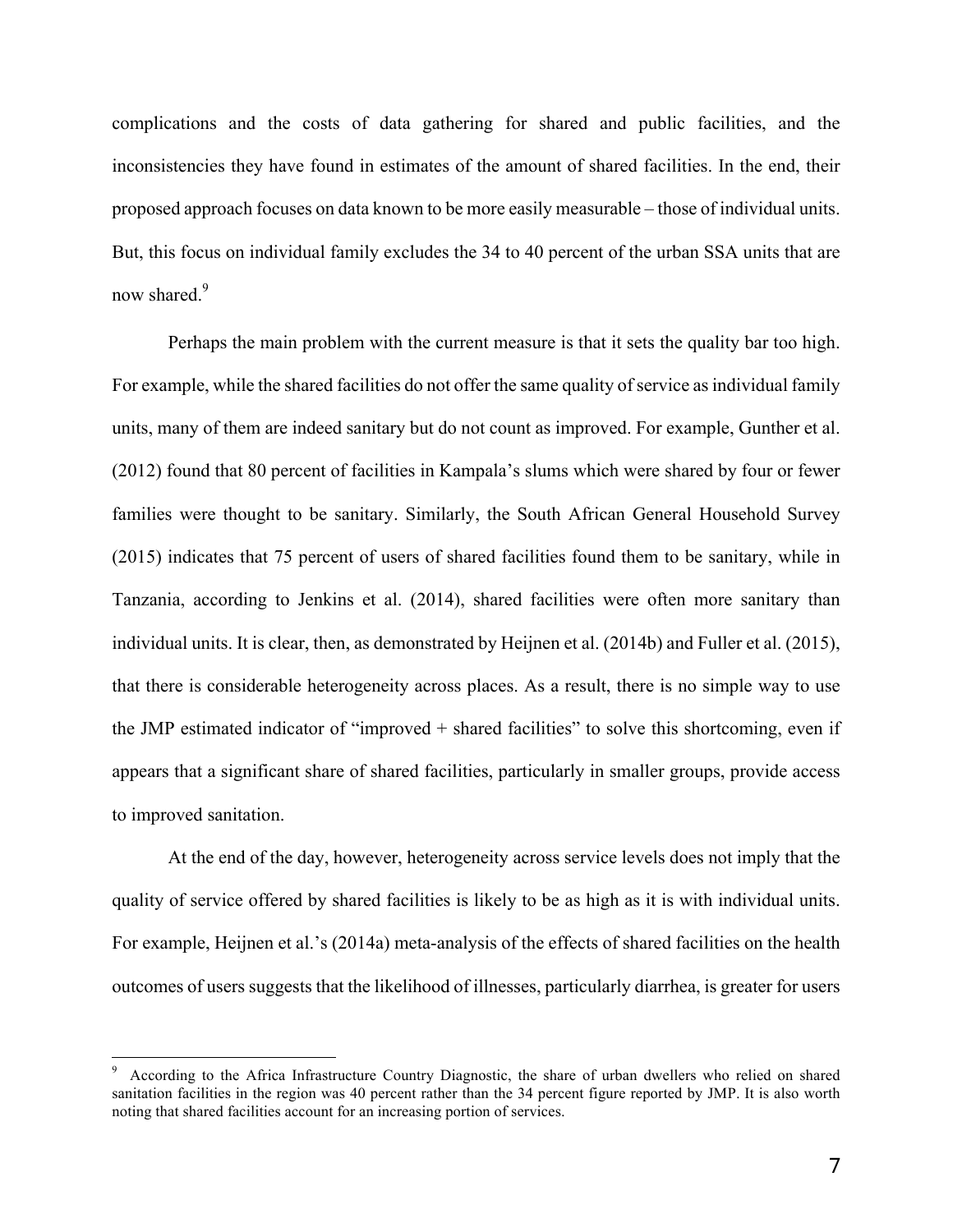of shared units, and Gunther et al. (2012) show that physical cleanliness of the facilities declines sharply with the number of users beyond a certain level.<sup>10</sup> These results are what would be expected: the likelihood of less maintenance and congestion problems with individual units is in general likely to be lower. Nevertheless, as we will show, the fact that the two types of facilities cannot be simply aggregated does not mean shared units should not be counted.

At the same time that JMP sets the measurement bar too high its approach also sets it too low. For sanitation services to achieve broader health effects what matters is behavior at the community level not the household level.**<sup>11</sup>** For instance, according to estimates by Bateman and Smith (1991), and Esrey (1996), among others, if service provision falls below 75 percent of community members, investments in sanitation do not result in an environment free from sanitation-related negative externalities. So, according to these studies, when less than 75 percent of a community has access to sanitation, even those families with access to individual household facilities remain at risk due to the untreated wastes of their neighbors. Unless the provision of individual units exceeds the threshold for general improvement – clearly an uncertain level, but also one that is almost certainly well above the average of 40 percent reached by SSA's cities –

<sup>&</sup>lt;sup>10</sup> Heijnen et al (2014b) found nine studies which investigated whether diarrheal disease was affected by whether a latrine was shared or not. In all but two, sharing a latrine was found to be associated with an increased risk of disease They also pooled the studies reporting an effect on diarrhea in a meta-analysis using a random effects model. This yielded a pooled odds ratio of 1.44 (95%CI: 1.18–1.76), suggesting a measure of the increased risk associated with shared sanitation. However, when adjustment is made for household wealth and feces visible in the facility, shared sanitation was statistically significant risk factor in only two countries, and had the opposite effect in one country. As the authors say, these results are subject to more than the usual caveats as to robustness, particularly due to simultaneity bias and other problems. On the difficulties in drawing inferences about the effects of various sanitation related policies see Zwane and Kremer (2007).

 $11$  This is particularly true for densely populated informal settlements, where the crowded conditions heighten the health risks associated with poor sanitation and their negative externalities see McGranahan, (2014).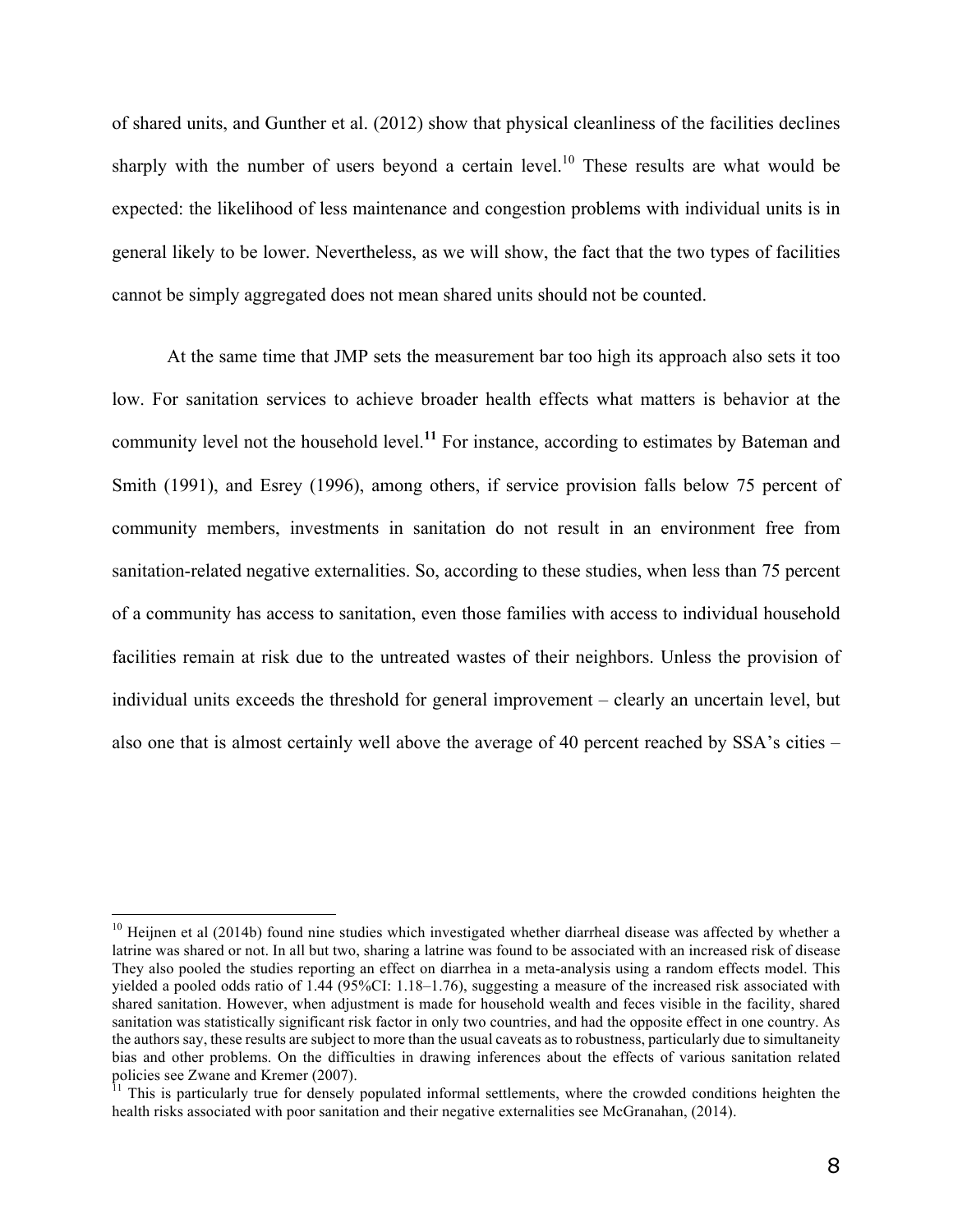the measured improvements do not result in improved conditions.<sup>12</sup> In this light much of the individual country level improvements in urban sanitation noted by JMP are illusory.

Against this more stringent requirement, cities in very few SSA countries have experienced any improvement in urban sanitation provision. The result is that, on net, and given the extraordinary growth in urban population that is projected across SSA – an almost tripling of urban population to over a billion million people by 2050**<sup>13</sup>** – the absolute number of city dwellers without access to sanitation will continue to increase regardless of what the measure indicates.

## II. JMP's Implementation Problem: Framing or Costs?

JMP recognizes that most shared sanitation facilities used by five or fewer households are usually shared by extended families. If we also assume that within families, service quality is usually higher than that of facilities that are shared by a number of families, (JMP, 2010, p. 2), an assumption that receives empirical support from Gunther et al. (2012), then it follows that the inclusion of shared sanitation facilities used by five or less households would provide a more accurate estimate of sanitation improvements. However, collecting this information would require

<sup>&</sup>lt;sup>12</sup> The 75 percent threshold is difficult if not impossible to substantiate. We also examined what happens to the estimates with a less severe threshold of 60 percent. On an individual country basis, the results show that only 16 out of 42 countries are above the 60 percent threshold. Further, if we use the data on the share of unsanitary individual units found by Gunther et al. then in only 3 of those countries would the increase in sanitary individual units more than be sufficient to increase in the number of improved units to a point where more than 60 percent had improved access. Cumulatively, this kind of simple simulation suggests that unless the threshold is much lower, using a lower threshold is not likely to have a significant effect on the number of sanitation units which improve local health conditions.

 $^{13}$  UN (2014), p. 20.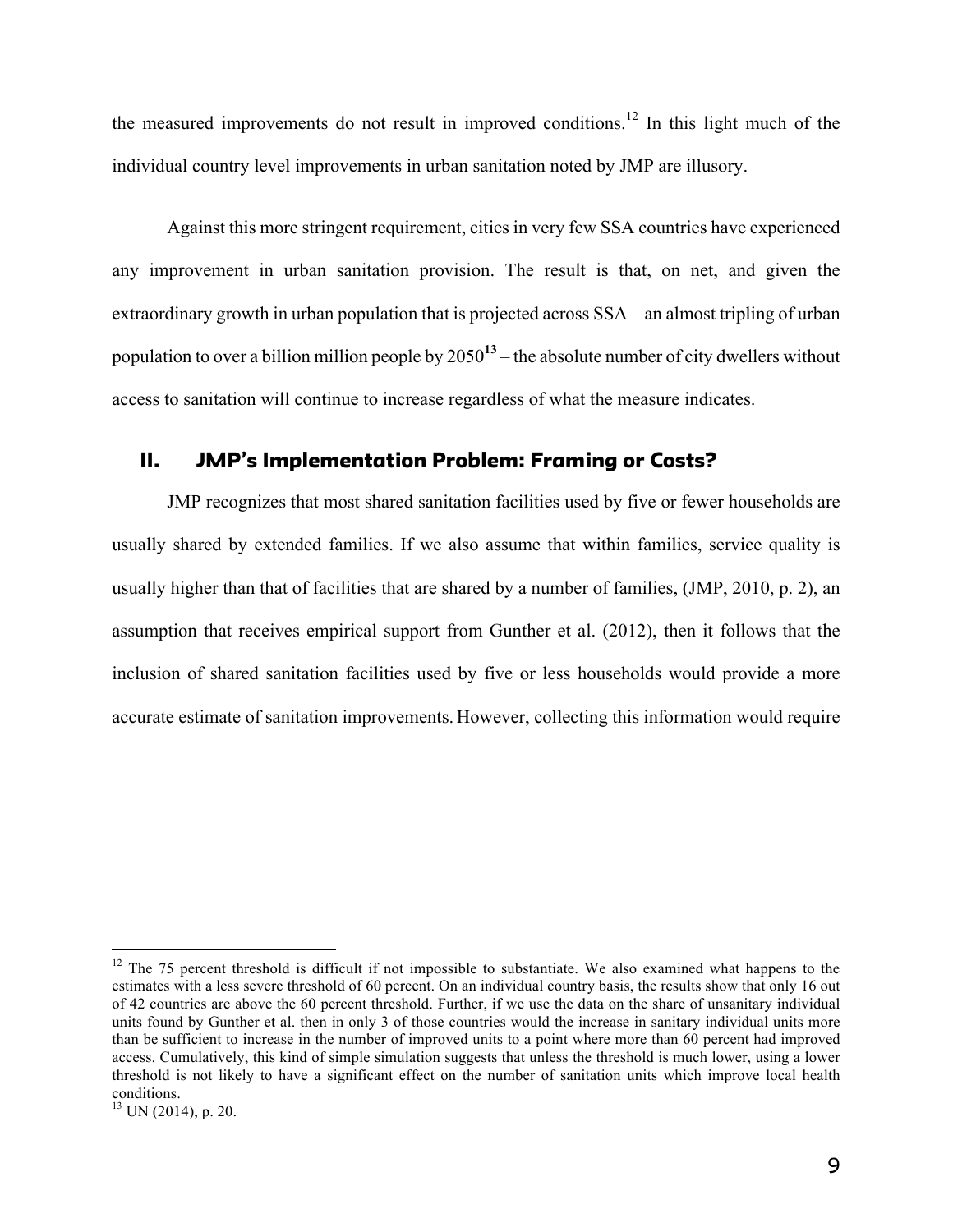distinguishing this type of shared facility from those shared by larger numbers of families. Such a step would undoubtedly increase the costs of collecting the information.**<sup>14</sup>**

Developing and maintaining a comprehensive world-wide data set on difficult, often previously un-synthesized information is an expensive exercise that requires trade-offs and compromises. As a result, due to cost considerations it is understandable that the measures developed are less than perfect. But, costs appear to be only one of JMP's motivations for this approach. Moreover, costs do not appear to be the primary reason for JMP's rejection of counting some shared facilities. Rather, a rationale given for not including shared units is that such a change in definition would send the wrong message. It would, in JMP's words, "put the monitoring at risk of being accused of manipulating the numbers to improve appearances to meet the looming 2015 MDG deadline" (2010, p. 3). One of their main concerns, in other words, was related to how the target was framed as a policy for the MDGs, rather than the costs of collecting the data. Perhaps that argument had validity when the MDG deadline was imminent, but JMP has continued this approach with its SDG measure as well.

In our view, both the cost and exhortative argument fail for the reasons given by Romer. The former argument fails because the current measure is so weak that "no one takes it seriously." That is, as we will show, the inaccuracies appear to be taken for granted with the result that the current measure cannot serve as the basis for developing a consensus about how to achieve sustainable development. Similarly, the latter motivation fails, most fundamentally, because

<sup>&</sup>lt;sup>14</sup> Measuring access to improved urban sanitation will almost certainly require new data collection and hence could be costly. Existing surveys, such as the Demographic and Household Survey, the World Bank's Living Standards Measurement Surveys (LSMS) and the World Health Organization's Health Surveys (WHS) are, as JMP says, not sufficient. Some of these surveys are collected in a limited number of countries; others are too small to provide regional breakdowns; and few provide information on shared sanitation. In sum, none of the existing surveys are able to be used even in concert to provide the information. See Jerven (2016) for a review of these surveys.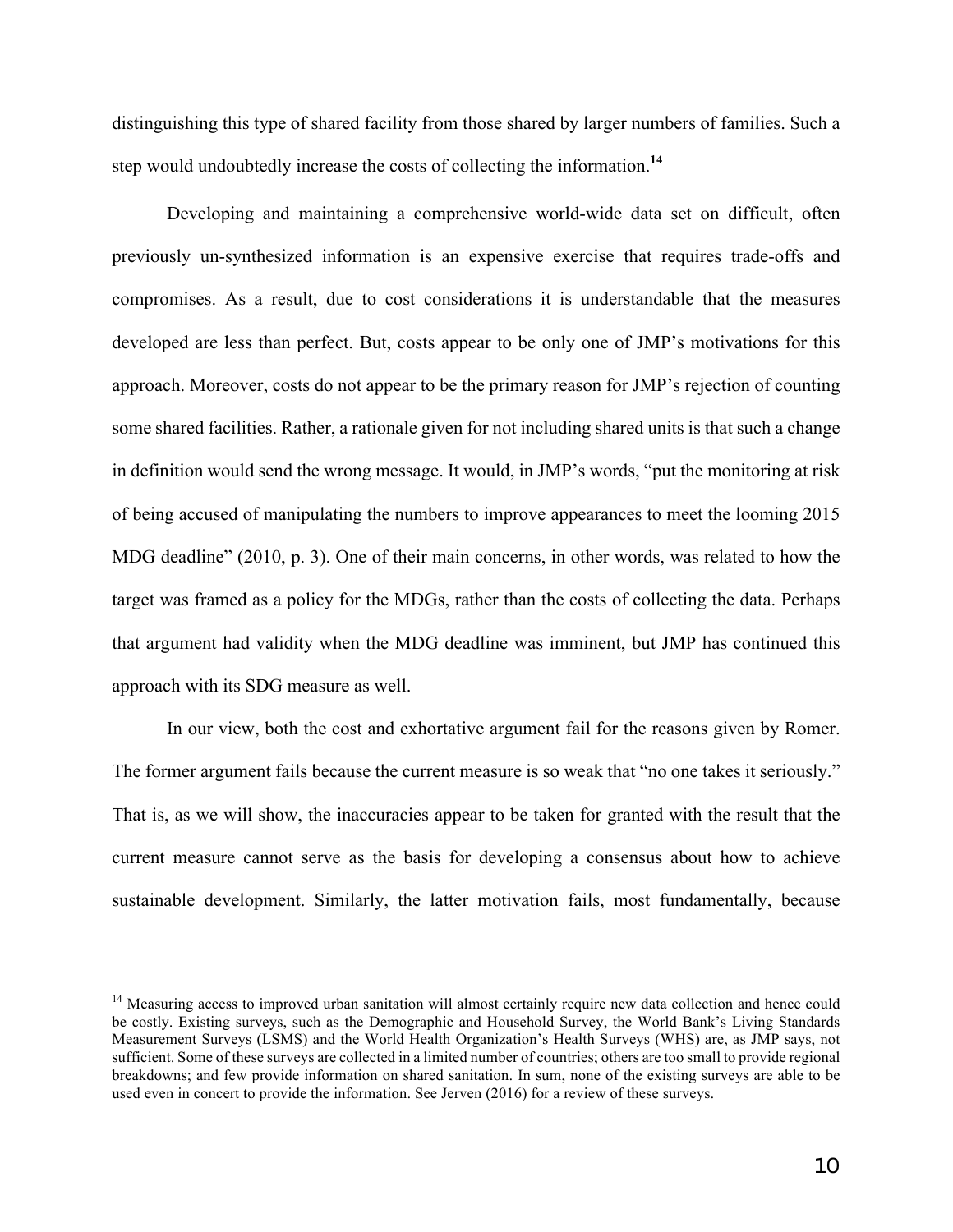political rationales for the links between concept and measurement will not lead to consensus building.

#### Inaccurate Data: Some Examples

There are numerous examples of the measure's inaccuracy but two are particularly instructive: Ghana and Angola.<sup>15</sup>

In Ghana, over 70 percent of urban sanitation facilities are shared, and are thus excluded from measurement. As a result, Ghana's 7 percent improvement in the share of households with improved access, one of the largest improvements in SSA, actually measures a much smaller improvement, one that may or may not have been offset by changes in conditions in shared facilities. In addition, while the measured improvement was large, it was from such a low level that it is unlikely that any health benefits accrued. As Heijnen et al. (2014b) show, if improved shared facilities were counted in Ghana, the share of urban households with access to improved sanitation would double to 40 percent. That is still a low level but very different from the extremely weak performance level implied by the current measure. In sum, the current results provide almost no useful information about sanitation conditions in urban Ghana.

Similarly, according to JMP estimates, Angola experienced the largest improvement in the provision of access to improved urban sanitation in SSA, experiencing a 24 percent improvement to one of the highest levels in SSA, 89 percent in 2015. Given this measure it is not surprising that

<sup>&</sup>lt;sup>15</sup> There are numerous problems with the accuracy of the data. For instance, JMP adjusts for shared sanitation in its final estimates by subtracting the mean overall available survey estimates for shared sanitation used by each country. However, in 34 low- and middle income countries no data on shared sanitation use are available, so there is no subtraction. Consequently, although they present country by country estimates, these figures, as they say, are not comparable across countries. See Wolf et al. (2013).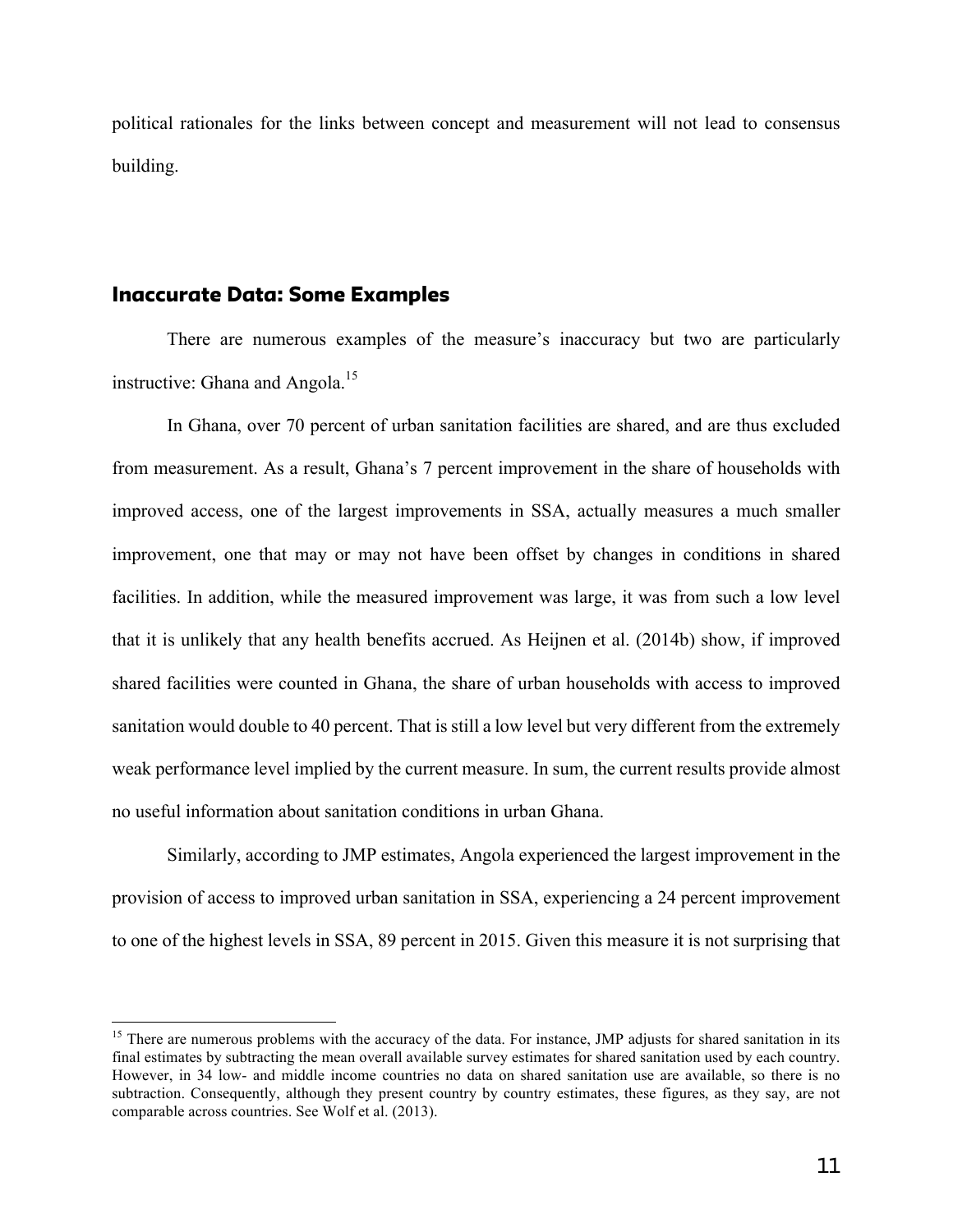an African Ministers' Council on Water AMCOW (2011) analysis of conditions in Angola suggests that while "the data used for the JMP calculations are limited, … consensus exists around the coverage figure," so that "progress [in Angola] is admirable." p. 26.

Consider the credibility of this estimate and corresponding evaluation. Angola was one of the world's most rapidly urbanizing countries during this period. It also had one of the least egalitarian income distributions in the world, and an urban population which resides mostly, 55 percent, in slums, UN Habitat (2015) p.84. In such a context, it is not surprising that cholera has been endemic in Angola with over 80,000 cases and 1,000 deaths in 2006, and a serious recurrence in 2013, WHO (2014). Certainly Angola has had such a disrupted historical context that describing improvements of the scale noted as just admirable would be a significant understatement.

But, did the improvements really occur? For such improvements to have actually taken place, the scale of the government's effort would have had to have been enormous. For one thing, the increase in the share of the urban population with access to improved sanitation would have had to be very close to the very large increase in urban population over the period.<sup>16</sup> But, more than this, it would have had to have provided individual services to over 80 percent of the current slum population, including almost 1 million urban residents who were openly defecating in 1990.<sup>17</sup>

To consider the credibility of these estimates compare the Angolan results with those of South Africa. The latter did not have as large increase in the share of urban population as did Angola, and it also implemented one of the most ambitious housing subsidy program in the world, providing 100 percent per unit subsidies for more than 3 million units, see Tomlinson (2014).

<sup>&</sup>lt;sup>16</sup> According to JMP, between 1990 and 2015 Angola's urban population increased by 7.3 million and the access to improved sanitation increased by 7.2 million. JMP (2015), Annex 3. Perhaps part of the problem is that JMP's estimates do not take into account the 25 underestimate of the country's population, See Jerven (2016), p.355.

<sup>&</sup>lt;sup>17</sup> JMP (2015), Annex 3. Open defecation in Angola's cities declined from 34 of urban population to 1 percent and the urban population of Angola was 2,6 million.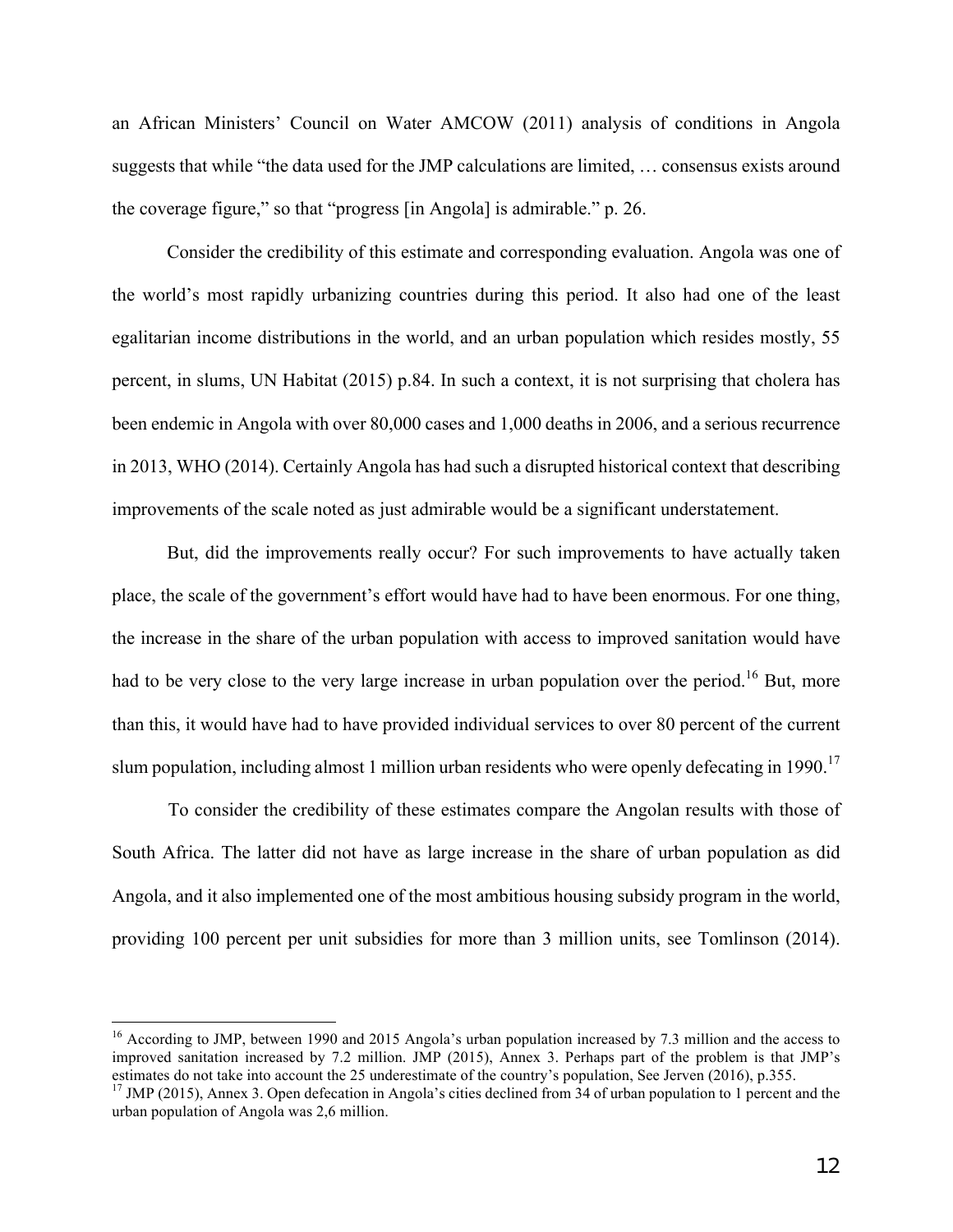However, against a backdrop of slower urbanization, higher income, and an expansive subsidy program, South Africa could achieve only one-fourth of the amount of the improved access measured in Angola. Nor did it have to address the concerns of an urban population where in 1990 more than one-third of the population was without any facilities.

Certainly Angola's 1990 base year provides measurement difficulties, given its long term civil war, but, the 2015 estimates are, nevertheless, unbelievable. In effect, the AMCOW Report (2011) is similar in spirit to the identified errors that Romer reports remained uncorrected in published journal articles after pre-publication criticisms of math errors were demonstrated: no changes were made because the inaccuracy simply was thought not to matter.

## Concerns with the Health Standards of Shared Facilities

Nor does JMP's concern with the encouragement of weaker standards justify excluding shared facilities as suggested by Heijnen et al. (2014a, p.9) who say:

"policymakers and public health professionals should exercise caution in taking steps that may encourage the promotion of shared sanitation."

This conclusion stems from their finding that the odds of experiencing diarrhea are 44 percent higher with shared units than they are with individual facilities. However, the shared facilities they considered are not the kind of shared facilities recommended by the JMP working group  $-$  i.e., sharing among 5 or less households known to each other. When applied to the smaller groups, this conclusion does not justify using more caution with regards to broadening the definition for a number of reasons. First, even if we overlook the difficulties in drawing inferences about sanitation policies raised by Zwane and Kremer (2007), and focus on their results, we find that in only two of the nine studies they examined were facilities shared by fewer than five families considered, and of these one found no discernible effect of sharing. In addition, the comparison between shared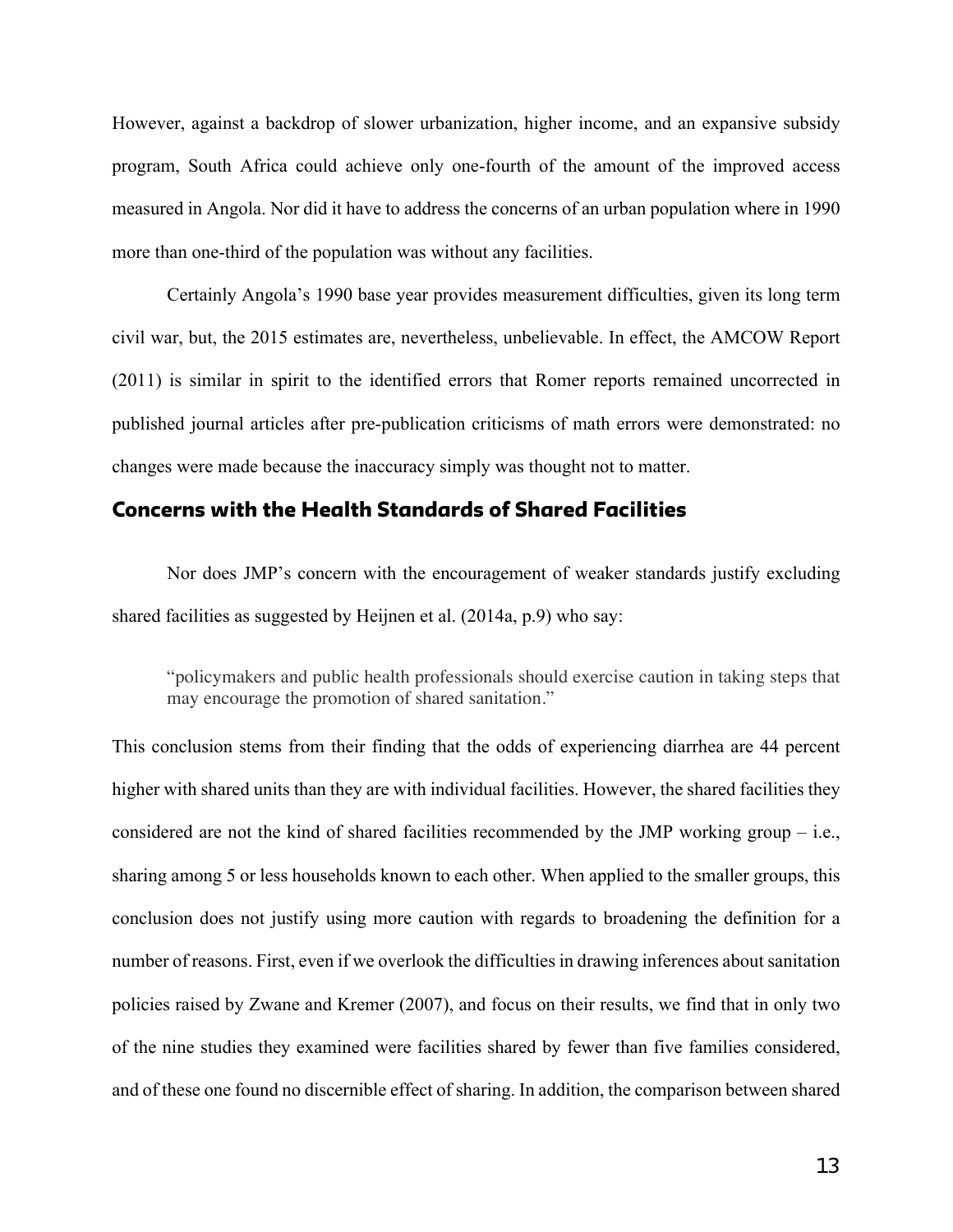and individual units is often not the relevant one. As Heijnen et al (2015) say, "In many countries, particularly in crowded urban areas, shared sanitation is the only technically and economically viable option for those wishing to avoid open defecation." In such contexts, the comparisons should be between the two viable options – shared units and open defecation -- and not as though individual and shared options are the options available. In sum, Heijnen et al.'s analysis does not provide a rationale to reject the JMP working group proposal to include facilities shared by five or fewer families.

#### The Policy Approach Implied by the SDG Measurement**.**

The SDGs do not discriminate between services which are bought by individuals without government assistance and those whose services are subsidized. This is a curious formulation because of both the dire consequences of the negative externalities associated with unimproved sanitation, and the millions of people affected by the externality. In such a context, an important question would be how does the encouragement of individual units via subsidy compare with the encouragement of shared units?

For this comparison consider the numbers of people involved and their income levels. At present, about 130 million African urban residents rely on shared toilet facilities, having increased by almost 100 million over the past twenty years, while the number without any facilities, i.e., relying on open defecation, about 30 million, JMP (2015), increased by about 16 million. For both of these categories to have increased during a period of rising incomes suggests that supply did not respond to increasing demand. However, as suggested by Figure 1 it is not only the increases in income that matter, the level of income also makes a difference. The figure presents the performance on urban sanitation provision, based on the JMP measure of improved sanitation in 2015, and the per capita income levels for 42 SSA countries.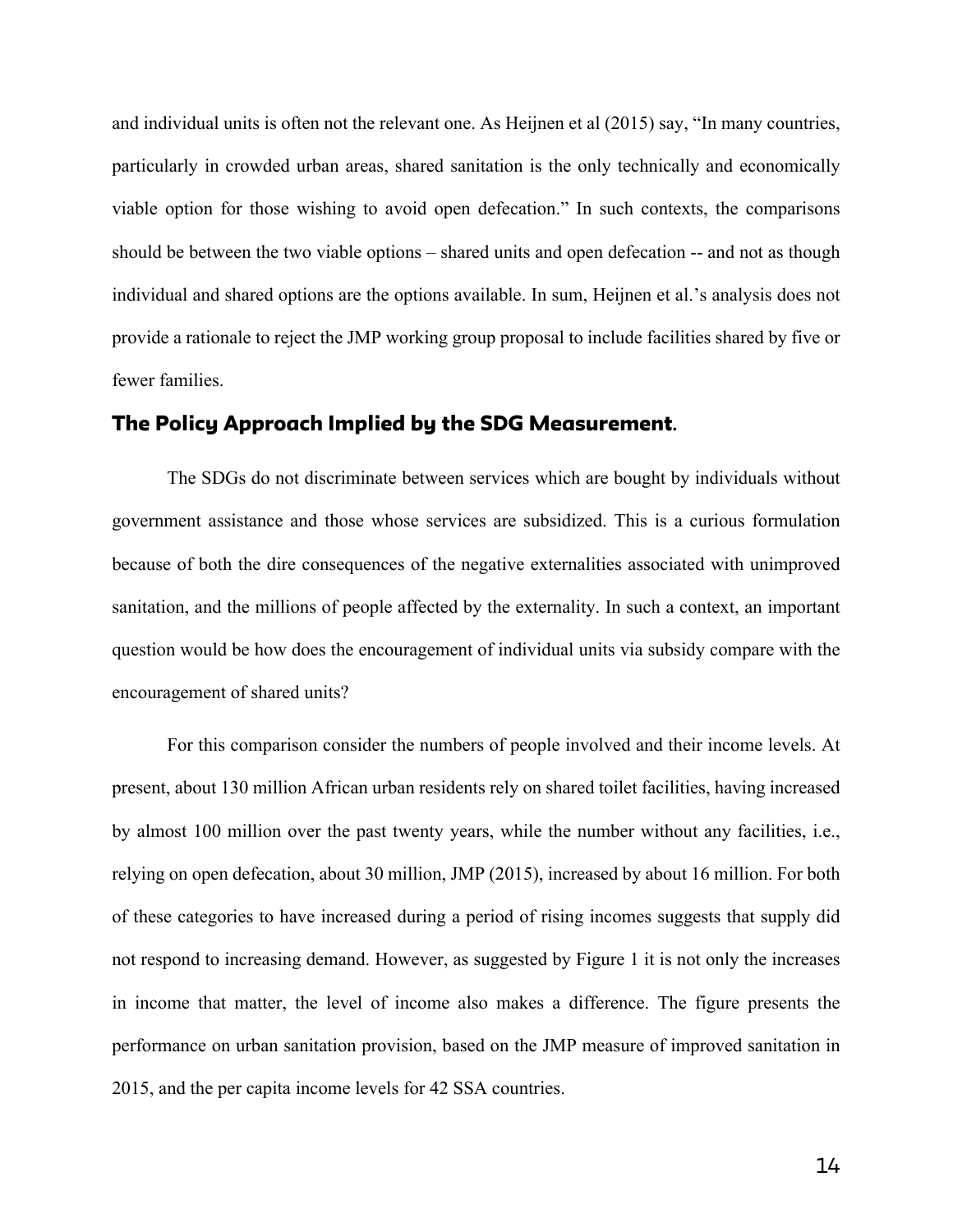

**Figure 1: Share of Urban Population with Access to Improved Sanitation and GDP Per Capita in sub-Saharan African Countries**

The figure shows a bunching of observations at low levels of access for countries with low per capita income. To put it another way, with the exception of Senegal, all countries defined by the World Bank as having either a low income level, i.e., less than \$1045, or lower middle-income level, up to \$4,125, provide improved urban sanitation services for less than two-thirds of the population, and in many cases less than one-third. That is, with one exception, countries with low and lower middle per capita income have limited access to improved sanitation as measured by

*Source:* Joint Monitoring Program (JMP), WHO/UNICEF(2015) International Monetary Fund (IMF) World Economic Outlook (WEO) (2015).<sup>18</sup>

<sup>&</sup>lt;sup>18</sup> Our sample of Sub-Saharan African countries does not include the four island countries and Equatorial Guinea and Somalia. The decision to omit these countries from the analysis was based on data availability, but in many respects, they represent extreme cases relative to the other observations. For instance, the largest cities in the island countries tend to be considerably smaller than in other SSA countries and thus have significantly less pronounced urban sanitation issues. Similarly, the IMF does not use Equatorial Guinea in its country measures because its small size and high income make it such a significant outlier.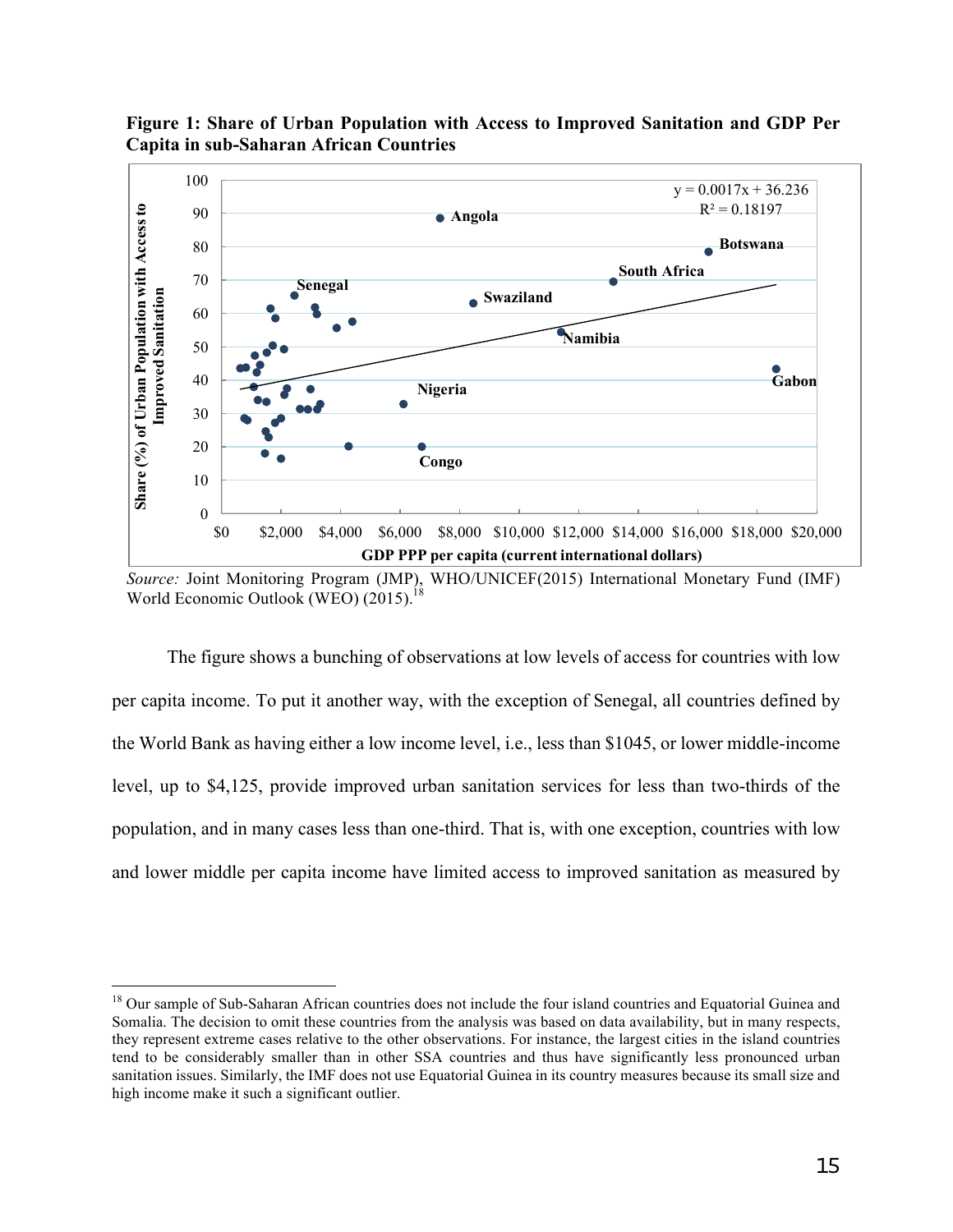the JMP. In contrast, for countries in the upper middle-income and high-income brackets, four of the eight countries have high levels of access to improved urban sanitation.

This pattern of observations suggests that an income threshold serves as a determinant of whether access to improved urban sanitation occurs would perform correctly about ninety percent of the time (37/42), 33 out of 34 times for lower income countries, and 4 out of 8 times for cities in higher-middle income and high-income economies. It also suggests why Heijnen et al. (2014) find that African households who share facilities are not less educated, as they are in other regions, and why in Africa, again unlike other regions, more of the middle class, rather than the poor, consume services in this way. The reason is twofold: first, most families – not just the lowest income families -- in lower income countries are unable to afford the sort of facilities JMP defines as improved; and second, SSA contains most of the lower income countries.

But, not only can they not afford a JMP measured unit they will not be able to do so for a long time. For instance, as Figure 1 shows in 35 countries improved access is below the level at which broader welfare gains are realized -- say, for instance, at least 65 percent of the households in a neighborhood. If the income levels of most of these countries is compared with the per capita income levels at which the neighborhood health effects are generally achieved, i.e., about \$7,000, we find that, again ignoring the case of Senegal, it will take a considerable amount of time to reach that income level. Indeed, using JMP's measure, unless exceptional efforts are undertaken, it is unlikely that progress will be made on this SDG for a generation or more, well beyond the SDG measurement period of 15 years.<sup>19</sup>

<sup>&</sup>lt;sup>19</sup> The pattern of observations in Figure 1 suggests that for many of the countries to reach the threshold where widespread access is likely will require a doubling of per capita income. At a per capita income growth rate of 2.5 percent that will take nearly 30 years.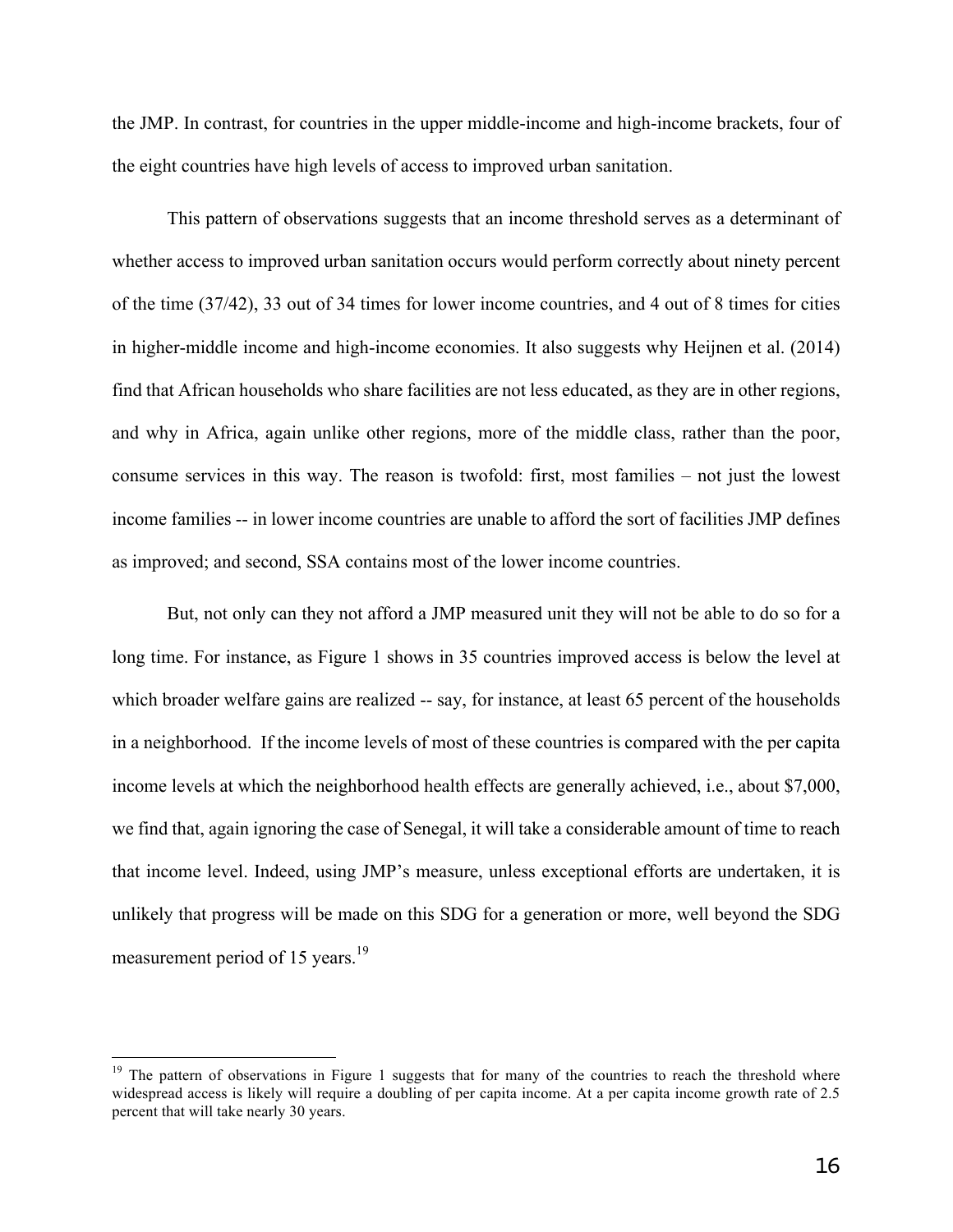Thus, as currently measured, the SDG for urban sanitation will be unreachable for those with the most need. Does such a standard of measurement make sense as a social goal? It sets a goal that almost certainly dictates failure. But, not only does it set an unachievable goal, it also encourages types of sanitation investments that fail cost-benefit analysis. For example, a recent benefit-cost analysis of sanitation investments, by Hutton (2015), presents benefit-cost ratios for investment in sanitation for the different regions and locations – i.e., urban and rural. He finds a solid benefit-cost ratio for urban facilities in SSA of 1.2, Table 13, p. 20. However, his estimate assumes 2.5 families share each facility, p.5. If instead of sharing these costs across 2.5 families the costs were incurred by a single household, so that the units would be considered improved as dictated by JMP's definition, costs would increase by 150 percent per family. (Sharing the cost of a unit costing 100 for one family between 2.5 families reduces individual household costs from 100 to 40). With these higher costs, the corresponding benefit-cost ratio for individual units falls to well below 1. That is, the type of investments that fulfill the JMP goal would fail traditional benefit-cost calculations.

#### III. Conclusion.

As we come to the beginning of the SDG period and consider conditions in SSA where urban population growth is the most rapid in the world and urban sanitation is already an acute problem, an obvious question arises: Is the SDG measure the result of poor performance? Or is there something about the way the goal is defined that creates measurement problems? Our analysis suggests that the answer to both questions is affirmative. We have neither a good measure of performance, nor do we know whether performance has improved although we have good reason to believe that in many places it has not. Much more research is of course necessary, for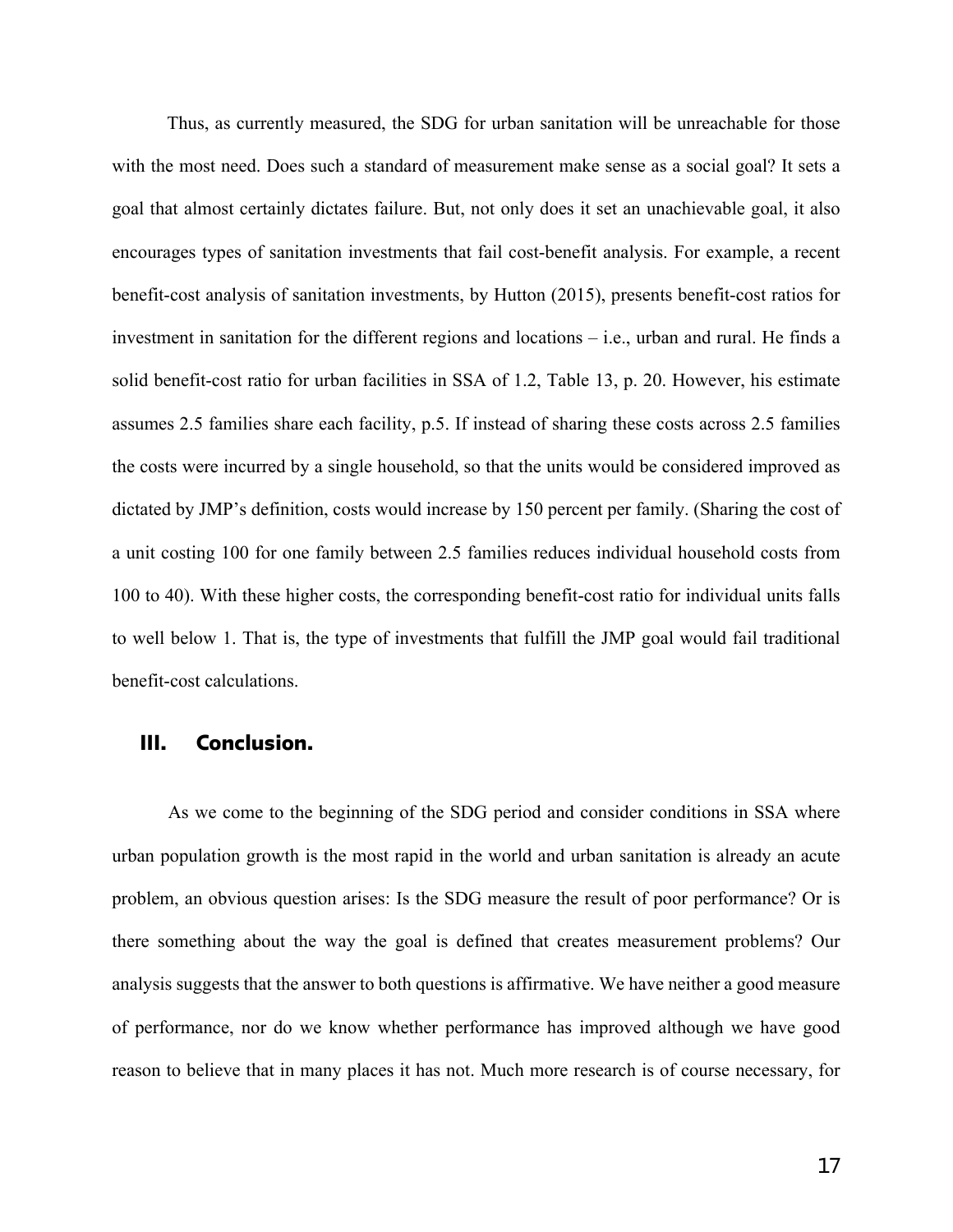example, on the neighborhood effects of unimproved sanitation, and the effects that sharing by different sized groups might have on health. But, again, lack of research does not mean that JMP's caution in broadening the definition of access to improved urban sanitation is warranted, particularly in SSA where shared facilities are so common.

It is perhaps worth pointing out that the SDG measurement issue is not like the situation with outdated national income accounts that famously understated GDP in a number of SSA countries. Devarajan (2013) called the GDP mismeasurement an African statistical tragedy. In those cases, the adjustments had to do with rebasing the benchmarks used to devise income measures. The result of those changes, as he put it, was that "the development community was happily publishing GDP statistics and growth figures ..., pointing out how well [Ghana] had been doing. Now we have to revise those figures. So in fact we did not know how well Ghana was doing." p. S11. Like the understated GDP, the current SDG urban sanitation measure is similarly uninformative. However, unlike those measures, this one will also have pernicious effects: it will encourage high cost investments, waste resources, and make the goal unreachable for many countries.

Ultimately, the current approach has not, in Romer's (2015) p. 90, words, "flushed mathiness out into the open." Nor has it achieved, as Satterthwaite (2016, p. 116) put it, more "honesty about the limitations of the statistics." Both the multi-donor Water and Sanitation Program (2013) and UN Habitat (2011) have recommended a different, more flexible standard than the JMP allows, as has JMP's working group. WHO and UNICEF should reconsider their analysis, and follow their international counterparts.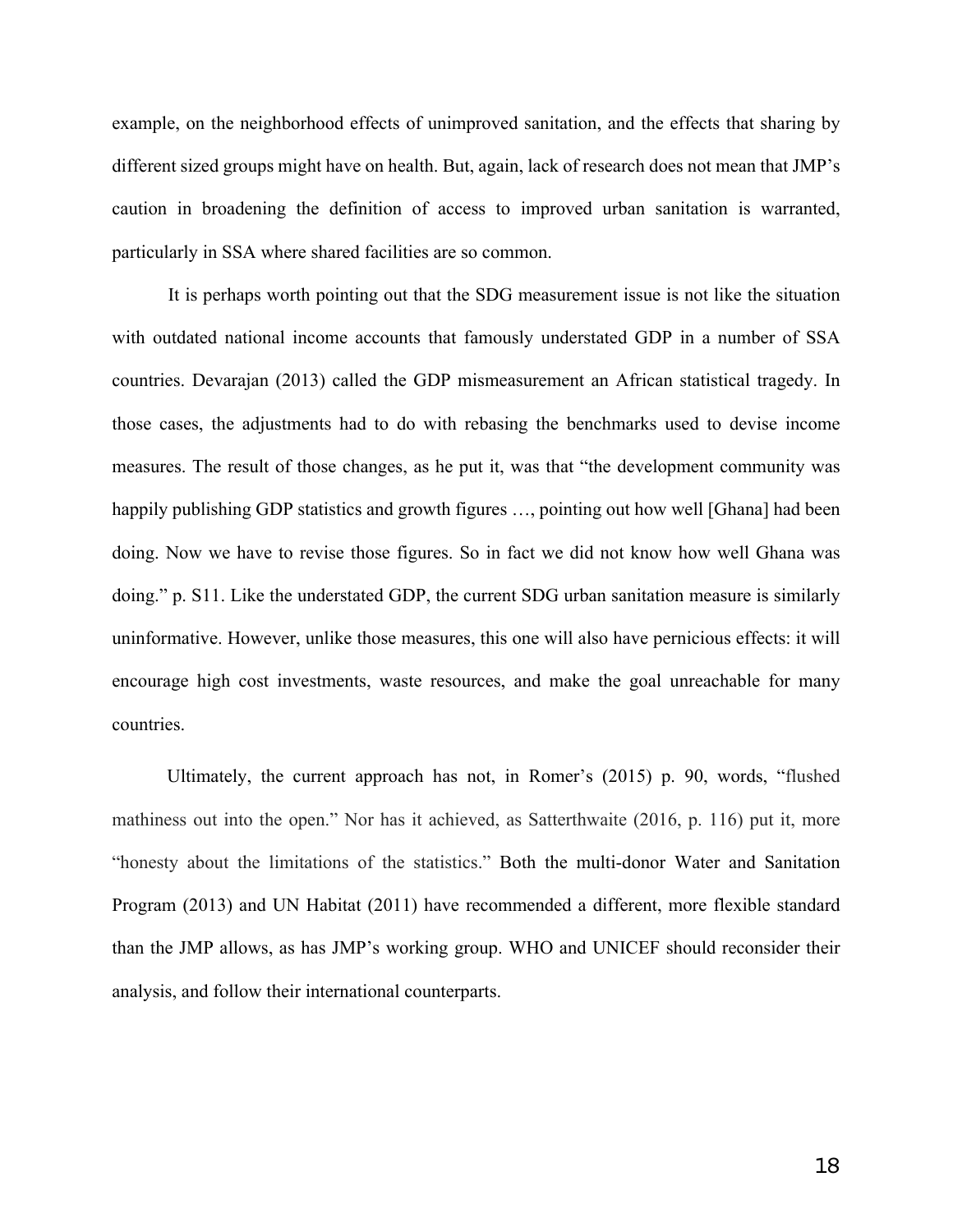## IV. References

- African Ministers' Council on Water (AMCOW). 2011. "Water Supply and Sanitation in Angola: Turning Finance into Services for 2015 and Beyond." Country Status Overviews (CSO2). African Ministers' Council on Water.
- Banerjee, S. G. and Morella, E. 2011*. Africa's Water and Sanitation Infrastructure: Access, Affordability, and Alternatives.* The International Bank for Reconstruction and Development / The World Bank. Washington D.C.
- Bartram, Jamie, & Cairncross, Sandy. (2010). Hygiene, Sanitation, and Water: Forgotten Foundations of Health. *PLoS Med, 7*(11), e1000367.
- Bateman, O. Massee and Smith, S. 1991. A Comparison of the Health Effects of Water Supply and Sanitation in Urban and Rural Guatemala. *WASH Field Report* No 352.
- Black, R.E. Cousens, S. Johnson, H.L, Lawn, J.E. Rudan, I. Bassani, D.G. Jha, P. Campbell, H, Fischer Walker, C. Cibulskis, Eisele, T. Liu, L. Mathers, C. 2010. Global, regional, and national causes of child mortality in 2008: a systematic analysis. *Lancet* 375: 1969–1987.
- Davidson, P. 2007. Keynes and Money. In Arestis, P. and Sawyer, M. (eds). *A Handbook of Alternative Monetary Economics*. Edward Elgar Publishing.
- Devarajan. S. 2013. "Africa's Statistical Tragedy," *Review of Income and Wealth.* January.
- Esrey, S.A. 1996. "Water, Waste and Well-Being: a Multi-CountStudy." *American Journal of Epidemiology* 143(6), 608–623.
- Fuller, J.A., Clasen, T., Heijnen, M., et al., Shared sanitation and the prevalence of diarrhea in young children: Evidence from 51 Countries, 2001-2011. *American Journal of Tropical Medicine and Hygiene,* 2014. 91(1): p. 173-180.
- Go, D. and J. Quijada, 2012. "How many countries are on target to achieve the Millennium Development Goals by 2015?" *World Bank Research Observer.*
- Günther, I., Horst, A., Lüthi, C., Mosler, H.J., Niwagaba, B.C. and Tumwebaze, K. 2011. "Where do Kampala's poor "go"? *Urban sanitation conditions in Kampala's low-income areas.*  Research for Policy *1*. ETH Zurich, Switzerland.
- Günther, I., Horst, A., Lüthi, C., Mosler, H.J., Niwagaba, B.C. and Tumwebaze, K. 2012. "When Is Shared Sanitation Improved Sanitation? The Correlation Between the Number of Users and Hygiene," *Research for Policy 2*. ETH Zurich, Switzerland.
- Heijnen, M., O. Cumming, R. Peletz, G. Ka-Seen Chan, J. Brown, K. Baker, and T. Clasen. 2014. "Shared Sanitation versus Individual Household Latrines: A Systematic Review of Health Outcomes" *PLOSMed.* April.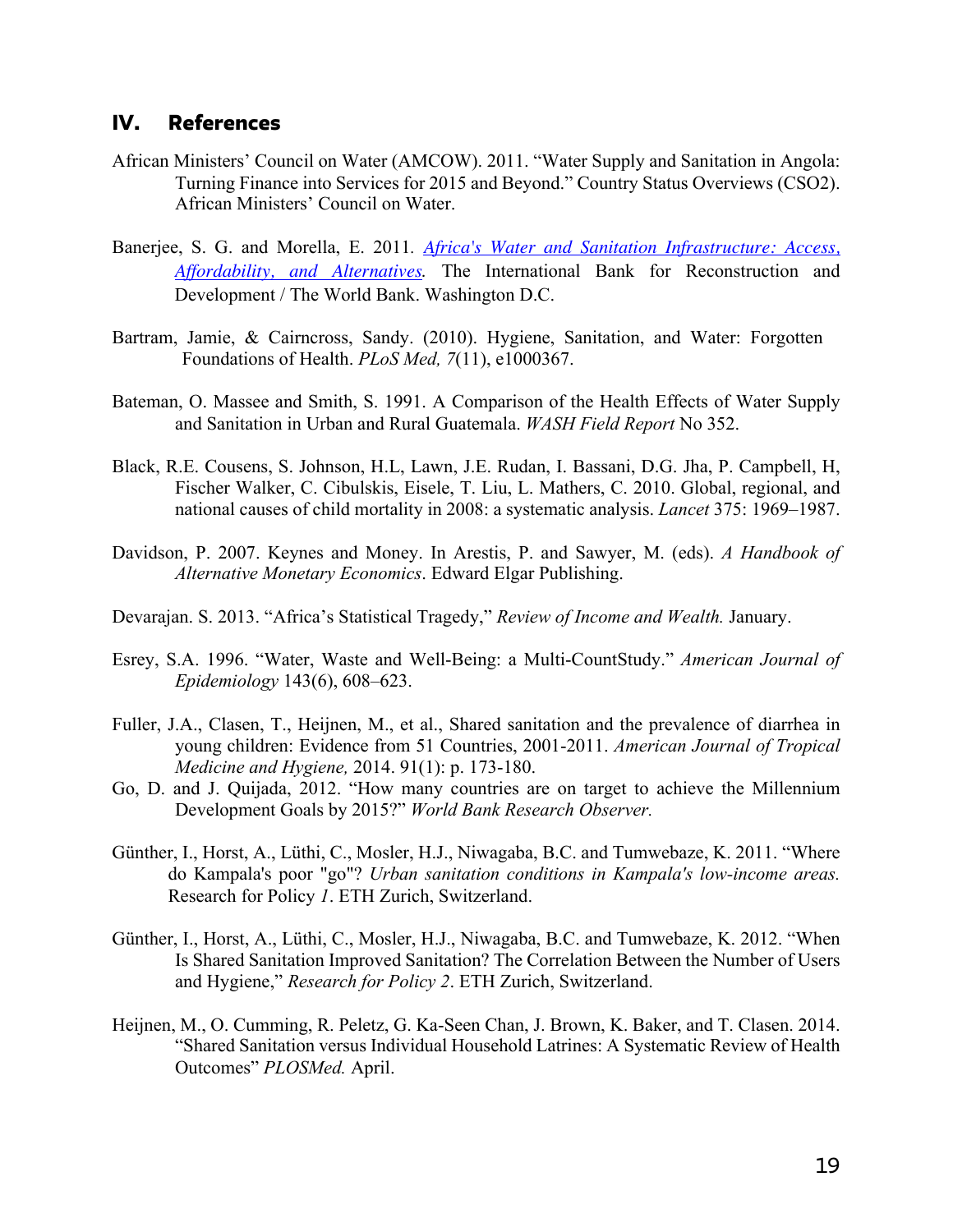- Heijnen, M, G. Rosa, J. Fuller, J. Eisenberg, and T. Clasen, 2014. "The geographic and demographic scope of shared sanitation: an analysis of national survey data from lowand middle-income countries," *Tropical Medicine and International Health.* August
- Hunter, Paul R., MacDonald, Alan M., & Carter, Richard C. (2010). "Water Supply and Health," *PLoS Med, 7*(11), e1000361.
- Hutton, G. 2015. Benefits and Costs of the Water Sanitation and Hygiene Targets for the Post-2015 Development Agenda Post-2015 Consensus. *Water and Sanitation Assessment Paper.* Copenhagen Consensus Center.
- Jenkins, M., B. Cumming, B. Scott, and S. Cairncross. 2014. "Beyond 'improved' towards 'safe and sustainable' urban sanitation: assessing the design, management and functionality of sanitation in poor communities of Dar es Salaam, Tanzania," *Journal of Water, Sanitation, and Hygiene for Development.*
- Jerven, M. 2016. "Africa by Numbers: Reviewing the Database Approach to Studying African Economies," *African Affairs* April, pps. 342-356.
- Joint Monitoring Program (JMP). 2010. "JMP Technical Task Force Meeting on Sanitation and Methods for Estimating Progress." 27-28 July 2010 UNICEF, New York, NY, USA.
- Joint Monitoring Program (JMP). 2012. *Progress on Drinking Water and Sanitation: 2012 Update.* UNICEF and World Health Organization. New York.
- Joint Monitoring Program (JMP). 2015a. *Twenty-Five Years Progress on Sanitation and Drinking Water:2015 Update and MDG Assessment.* Geneva.
- Joint Monitoring Program (2015b). "Green Paper; Global monitoring of water, sanitation and hygiene post-2015 Draft," Updated October, 2015.
- Prüss-Üstün A, Bos R, Gore F, Bartram J. 2008. *Safer Water, Better Health: Costs, Benefits and Sustainability of Interventions to Protect and Promote Health.* World Health Organization, Geneva.
- *Romer,P. 2015. "Mathiness in the Theory of Economic Growth". American Economic Review. Papers & Proceedings 105 (5): 89–93.*
- *Satterthwaite, D.* 2016. "Missing the Millennium Development Goal Targets for Water and Sanitation," *Environment and Urbanization.* April, Vol. 28, No. 1, pps. 99-118.
- Tomlinson, M. 2015. "South Africa's Housing Conundrum,"*South African Journal of Race Relations.*

UN Habitat. 2011. "Case Studies," *The State of Asian Cities.* Nairobi.

UN Habitat. 2013. *Water and Sanitation in World's Cities: Looking Ahead to 2050, Literature*